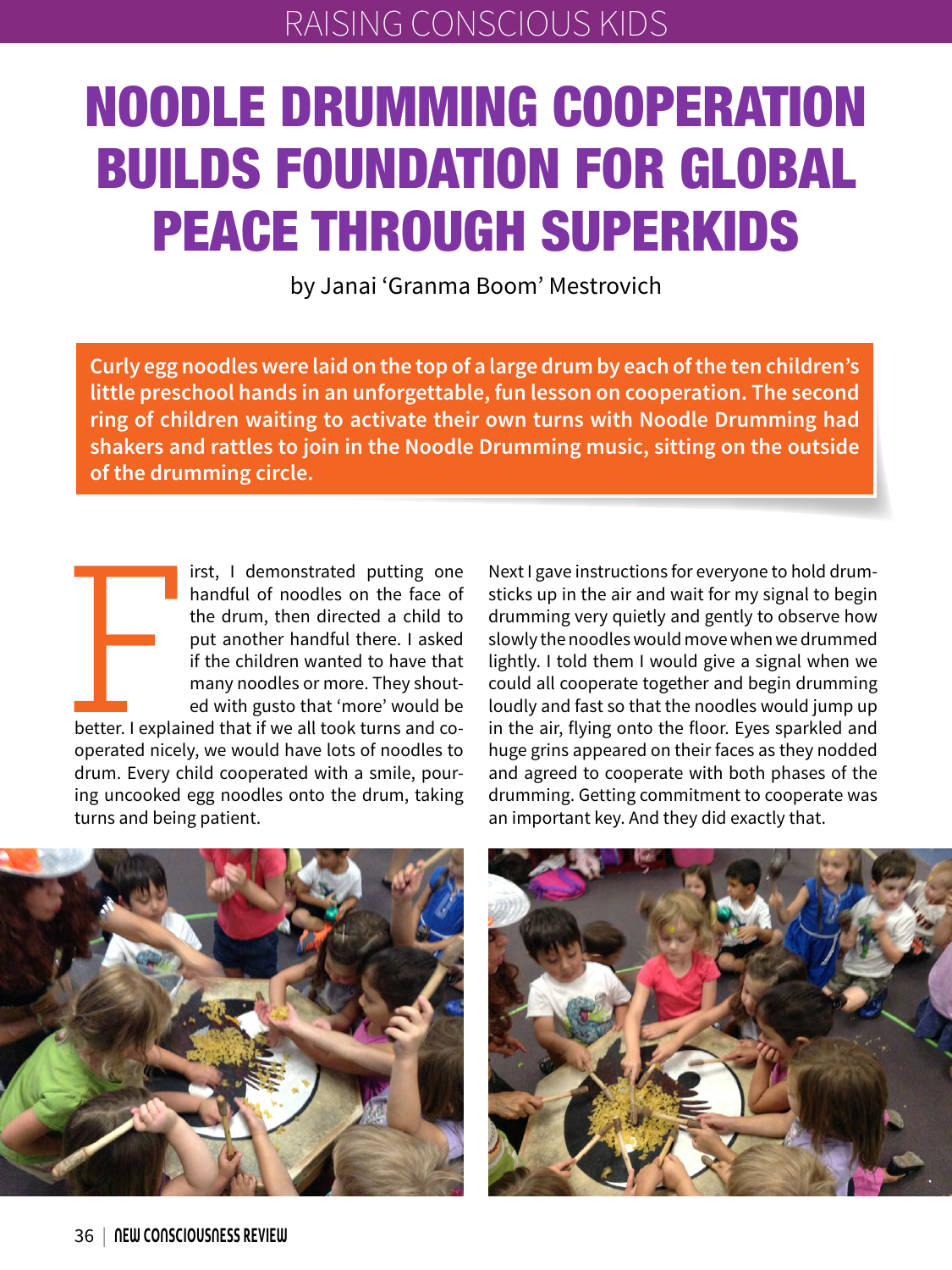## RAISING CONSCIOUS KIDS



Their joy was breathtaking as they realized how fun it was to do Noodle Drumming in all its phases in a cooperative manner that brought fun feelings to everyone. After the first round, I told them if they wanted to do another Noodle Drumming we would all need to cooperate and pick up noodles off the floor, placing them back onto the drum. I no sooner said the words and twenty little hands were activating noodle pick-up. We repeated our drumming experience then switched with the outer circle, each inner circle child handing a drumstick in exchange for a rattle or shaker from the outer circle participants. There were no arguments. No lack of sharing or cooperating. Every child learned about the meaning of cooperation and what can be accomplished together *because they were having fun*! It was a huge success with children asking if we could cooperate and do Noodle Drumming again sometime. You betcha, kiddos!

There is no substitute for 3D learning when children can use more senses learning a lesson than just hearing words to memorize. In this cooperation lesson they saw, heard and had a tactile feeling experience. A great bonus on teaching cooperation in a fun way was seeing how good the children felt about themselves. They felt like empowered Superkids!

### *Why Cooperation is an Essential Ingredient in Children's Lives*

Cooperation IS the foundation for world peace. Children comprise almost 30% of the world population (Global Population Composition https:// www.census.gov/population/international/files/ wp02/wp-02004.pdf). If we as adults profess to want world peace, we need allies. We are not accomplishing a settled state of being in a peaceful atmosphere on this precious home planet by ourselves. Kids are not only tech savvy, they have creative abilities beyond our means to problem solve world dilemmas.....if we give them a living chance to participate. That thirty percent of our population needs to be on board with the peace plan or it will not happen. Children grow into adults. What are we giving them to be prepared for what they will inherit? Giving them skill-based experiences to know for themselves why values such as cooperation are important will serve them in real time today while creating a solid foundation for their relationships, choices and doing their part in the future to assist with planetary changes in a cooperative manner.

#### *Suggestions on How to Proceed with Cooperation in Young Lives*

The beginning step is to teach fun ways to cooperate. In any skill-based lessons, waiting until children are squabbling and in crisis, are not cooperating and are upset, beyond being civil, is NOT a time to teach a new skill. No skill will be relayed and retained, even if it is forced as a rule, when stressful symptoms are being displayed Unless children have a good understanding and experience with the concept being introduced prior to the stress, they can't grasp it when upset. Here is what works, step by step.

Use the word, 'cooperate' as you set up fun activities that require cooperation in order to accomplish results that everyone will be delighted by. If cooperation is taught as a rule that has to be followed without fun as an ingredient, it will not serve to motivate children as much as something that brings smiles. If a child likes a jellybean, she will want to taste its flavor again. It is the same with fun experiences. Note that children repeat over and over what they like. A positive, fun approach brings immediate gratification, happy inner rewards with good feelings, builds confidence and creates a desire to have more of the same. There's plenty of time in childhood to get to more serious forms of cooperation. Leave a good feeling setting inside children about cooperation and you will see results for a lifetime. Not only that, but when they have been properly introduced to the concept and